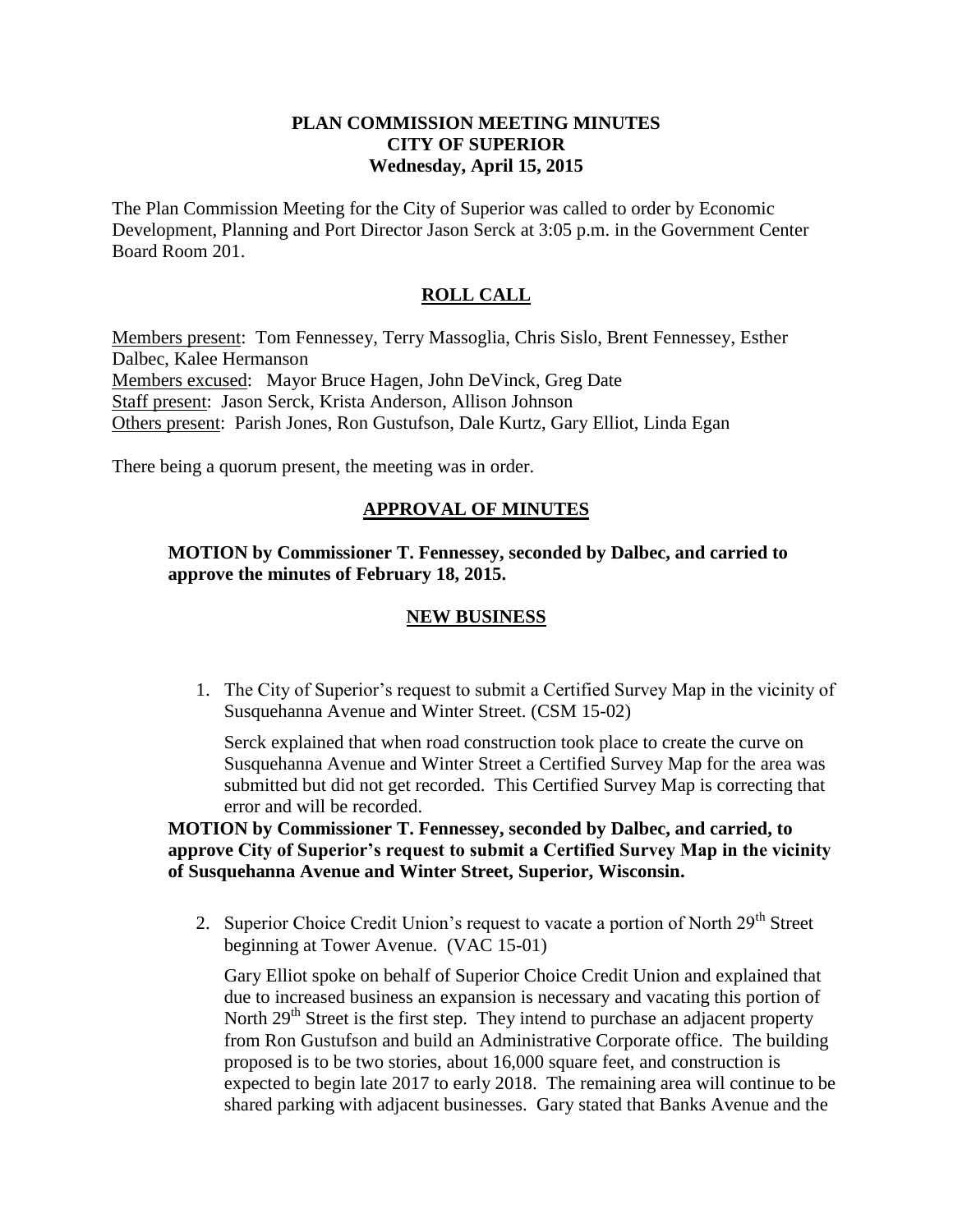existing right of ways will not be affected by this new building. Serck stated that the City received a letter from an attorney representing the owners of K-Mart expressing concerns about parking and cross easements in the area. Serck assured that any concerns will be resolved between the private parties.

**MOTION by Commissioner B. Fennessey, seconded by Dalbec, and carried, to approve Superior Choice Credit Union's request to vacate a portion of North 29th Street beginning at Tower Avenue, Superior, Wisconsin.**

3. Foster Trucking's request to vacate streets and alleyways in the Plat of West Superior Eighteenth Division and Roy's Addition to Superior City, Douglas County, Wisconsin. (VAC 15-02)

Serck explained that Foster Trucking and adjacent owners are vacating all remaining platted streets and alleys and working towards transferring land for aggregate ownership and effective use of their properties.

**MOTION by Commissioner Dalbec, seconded by B. Fennessey, and carried, to approve Foster Trucking's request to vacate streets and alleyways in the Plat of West Superior Eighteenth Division and Roy's Addition to Superior City, Douglas County, Wisconsin.**

4. Dale Kurtz's request to vacate a portion of East  $11<sup>th</sup>$  Street beginning at  $15<sup>th</sup>$ Avenue East. (VAC 15-03)

Serck stated that Dale Kurtz plans to put an addition on his home and vacating this undeveloped street will allow for the setbacks required for the project to continue. Adjacent property owners approved of the vacation request.

**MOTION by Commissioner Dalbec, seconded by Hermanson, and carried, to approve Dale Kurtz's request to vacate a portion of East 11th Street beginning at 15th Avenue East, Superior, Wisconsin.**

5. Richard and Sandra Ollah's request to rezone property in the vicinity of  $45<sup>th</sup>$  and 49<sup>th</sup> Avenue East, between East Itasca and Michigan Streets from Suburban District to R-2, Two-Family Residential District. (RZ 15-01)

Serck explained the Suburban District requires a minimum of five acres to construct a single family home so this rezone will allow for future construction for the Ollah's as well as make the existing homes in the area conforming. The area is adjacent to R-2, Two-Family Residential District. Commissioner T. Fennessey spoke is strong favor of this rezone and would like to see more rezoning in the area which would result in better use of the land and future residential construction.

**MOTION by Commissioner T. Fennessey, seconded by Dalbec, and carried, to approve Richard and Sandra Ollah's request to rezone property in the vicinity of 45th and 49th Avenue East, between East Itasca and Michigan Streets from Suburban District to R-2, Two-Family Residential District.**